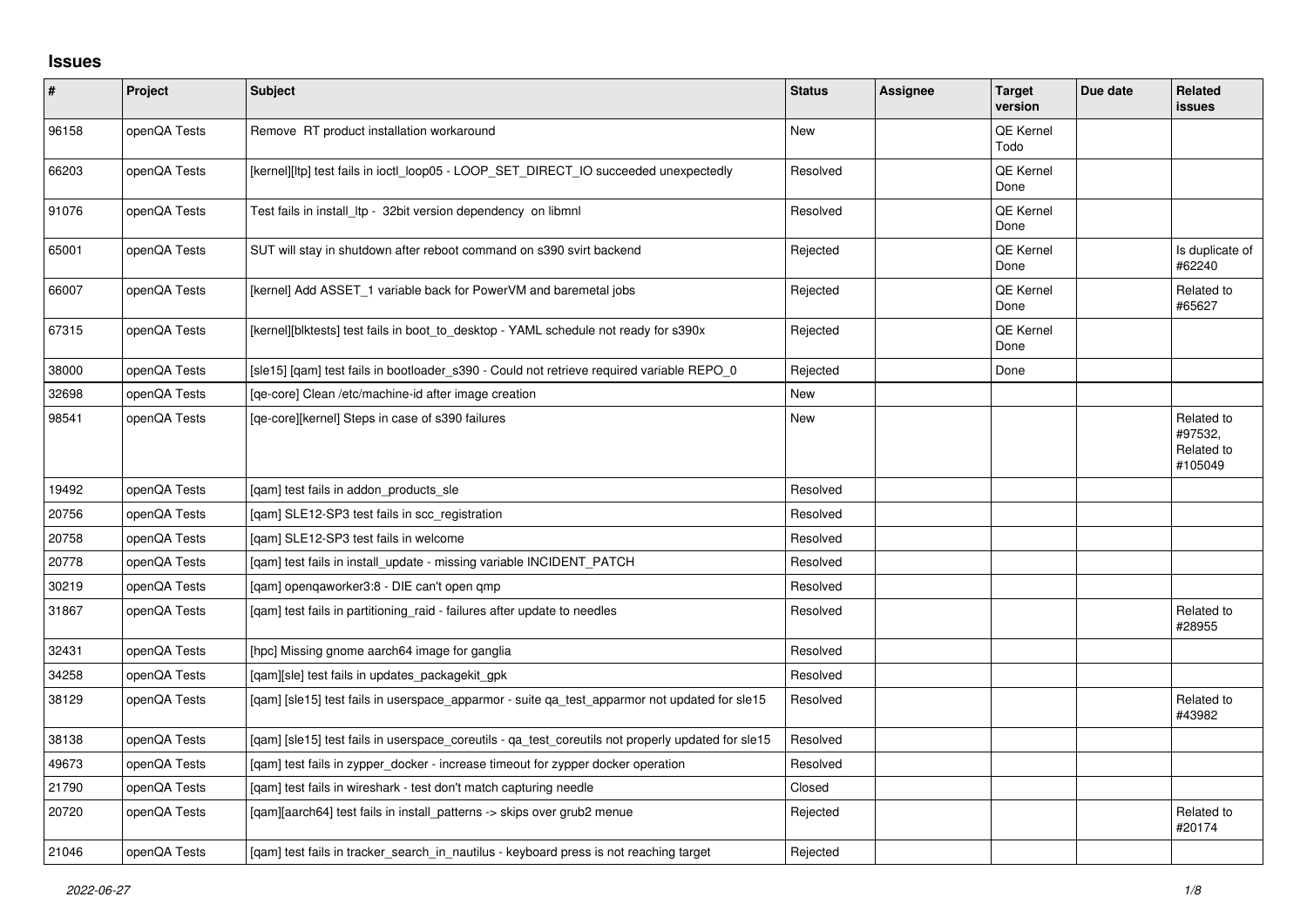| $\vert$ # | Project        | <b>Subject</b>                                                                                                  | <b>Status</b> | <b>Assignee</b> | <b>Target</b><br>version | Due date | Related<br>issues                                                         |
|-----------|----------------|-----------------------------------------------------------------------------------------------------------------|---------------|-----------------|--------------------------|----------|---------------------------------------------------------------------------|
| 27910     | openQA Tests   | [qam] test fails in patch_and_reboot - many download failures                                                   | Rejected      |                 |                          |          |                                                                           |
| 38003     | openQA Tests   | [qam] [sle15] test fails in scc_registration - no candidate needle with tag(s)<br>'scc-module-%REQUIRED_ADDONS% | Rejected      |                 |                          |          |                                                                           |
| 38183     | openQA Tests   | [qam] [sle15] test fails in userspace_net_snmp - Error opening specified endpoint<br>"udp:localhost:"           | Rejected      |                 |                          |          |                                                                           |
| 49646     | openQA Tests   | [qam][s390] test fails in installation - system will not boot and login screen is not reached                   | Rejected      |                 |                          |          |                                                                           |
| 21038     | openQA Tests   | [qam] test fails in bootloader_s390 - missing install image on ftp server                                       | Workable      |                 |                          |          | Related to<br>#20904,<br>Blocks #25286                                    |
| 48527     | qe-yast        | Include tests load_extra_tests_y2uitest_ncurses tom QAM jobs                                                    | New           |                 | future                   |          |                                                                           |
| 49244     | qe-yast        | YaST Command Line Options TRACKER                                                                               | <b>New</b>    |                 | future                   |          |                                                                           |
| 49256     | qe-yast        | Regression test yast audit-laf                                                                                  | New           |                 | future                   |          |                                                                           |
| 49259     | qe-yast        | Regression test yast dhcp-server                                                                                | New           |                 | future                   |          |                                                                           |
| 49280     | qe-yast        | Regression test yast kdump                                                                                      | New           |                 | future                   |          |                                                                           |
| 49289     | qe-yast        | Regression test yast mail                                                                                       | New           |                 | future                   |          |                                                                           |
| 49304     | qe-yast        | Regression test yast nis                                                                                        | New           |                 | future                   |          |                                                                           |
| 49310     | qe-yast        | Regression test yast proxy                                                                                      | New           |                 | future                   |          |                                                                           |
| 28297     | openQA Tests   | [qam] test fails in firefox_developertool - missed click                                                        | Resolved      | bfilho          |                          |          | Related to<br>#33781                                                      |
| 38192     | openQA Tests   | [qam] [sle] test fails in firefox_flashplayer - tracking protection information is present                      | Rejected      | bfilho          |                          |          |                                                                           |
| 57266     | openQA Project | Forbid test suite name changes if used in job groups                                                            | Resolved      | cdywan          | Done                     |          |                                                                           |
| 28288     | openQA Tests   | [qam] test fails in firefox_headers - missed keys on input                                                      | Resolved      | coolo           |                          |          |                                                                           |
| 30388     | openQA Project | [qam] openqaworker10:4 - worker fail all tests - qemu instances are left behind                                 | Resolved      | dasantiago      | Done                     |          | Related to<br>#30595,<br>Related to<br>#30700, Has<br>duplicate<br>#31126 |
| 20760     | openQA Tests   | [qam] SLE12-SP3 test fails in add_update_test_repo                                                              | Resolved      | dasantiago      |                          |          |                                                                           |
| 46109     | openQA Tests   | [qam] test fails in addon_products_via_SCC_yast2                                                                | Resolved      | dheidler        |                          |          | Related to<br>#44252                                                      |
| 43244     | openQA Tests   | [sle][functional][u] test fails in ntp_client - new test fails on sle15                                         | Rejected      | dheidler        | Milestone 20             |          | Related to<br>#43052                                                      |
| 67108     | openQA Tests   | [qam] test fails in install - incorrect job configuration XFSTESTS_REPO                                         | Resolved      | dzedro          |                          |          |                                                                           |
| 28291     | openQA Tests   | [qam] test fails in firefox_passwd - incorrectly typed password                                                 | Resolved      | emiura          |                          |          |                                                                           |
| 89966     | openQA Tests   | [qe-core] Test kernel_multipath tries to install fixed version of mdadm                                         | Resolved      | geor            | QE-Core:<br>Ready        |          |                                                                           |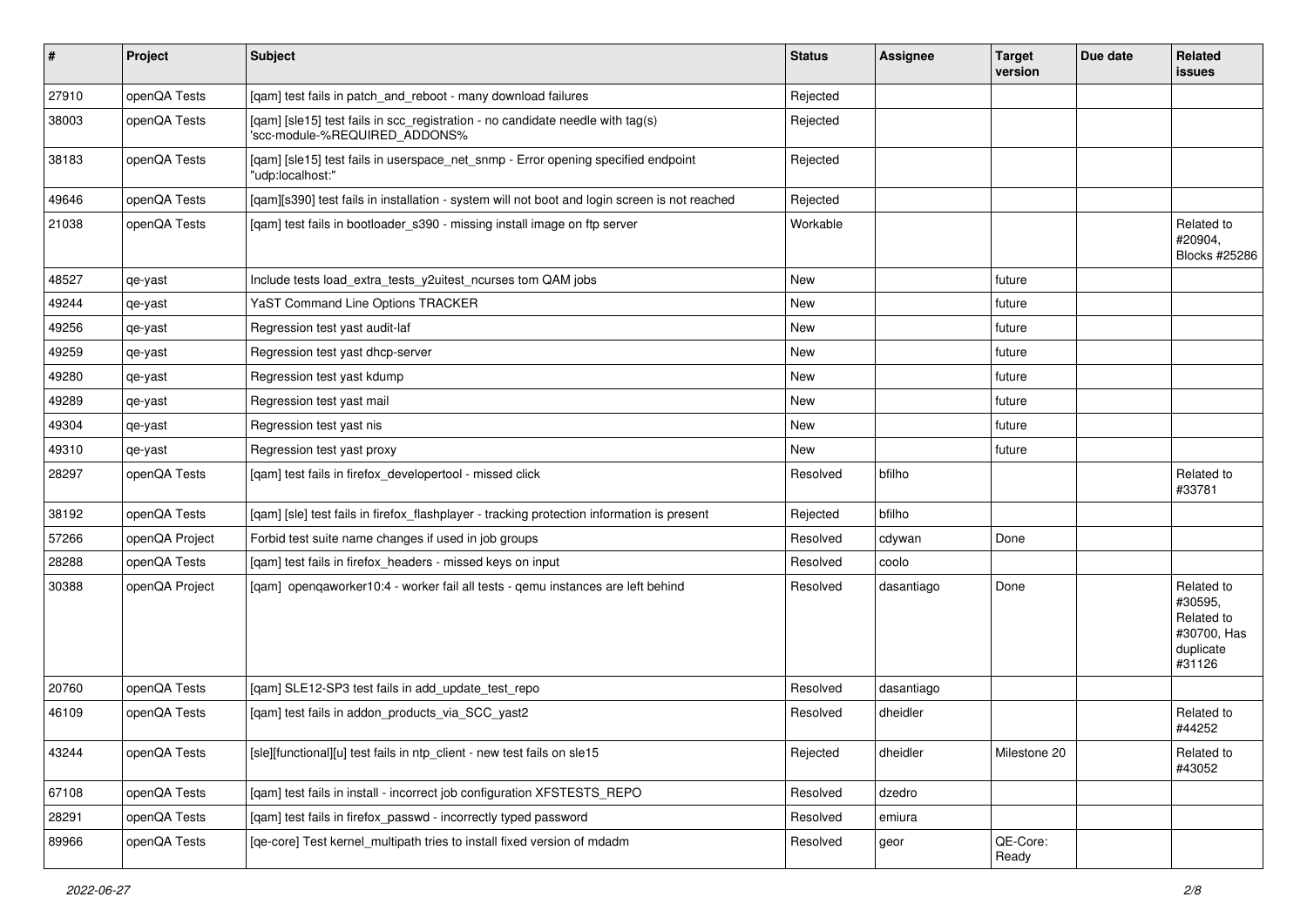| $\vert$ # | Project        | <b>Subject</b>                                                                                            | <b>Status</b> | <b>Assignee</b>     | <b>Target</b><br>version | Due date   | Related<br>issues                                   |
|-----------|----------------|-----------------------------------------------------------------------------------------------------------|---------------|---------------------|--------------------------|------------|-----------------------------------------------------|
| 48362     | openQA Tests   | [qam] test fails in supportutils - remove pam check                                                       | Resolved      | hurhai              |                          |            |                                                     |
| 49418     | openQA Tests   | [qe-asg][qem] test fails in cluster md                                                                    | Resolved      | jadamek             |                          |            |                                                     |
| 49268     | qe-yast        | Regression test yast firewall                                                                             | Rejected      | <b>JERiveraMoya</b> | future                   |            |                                                     |
| 49295     | qe-yast        | [qam][newt][yast2-nfs-client] Regression test yast nfs                                                    | Resolved      | jgwang              |                          |            |                                                     |
| 49313     | qe-yast        | [gam][newt][yast2-rdp] Regression test yast rdp                                                           | Resolved      | jgwang              |                          |            |                                                     |
| 49253     | qe-yast        | [qam] Regression test for yast add-on command line option                                                 | Rejected      | jgwang              |                          |            |                                                     |
| 38180     | openQA Tests   | [qam] [sle15] test fails in userspace_systemd - update test suite for sle15                               | Rejected      | itzhao              |                          |            |                                                     |
| 48467     | openQA Tests   | [qam][sle] test fails in zypper_lifecycle_toolchain - increase timeout for installation                   | Resolved      | martinsmac          |                          | 2019-03-16 | Is duplicate of<br>#47228                           |
| 65627     | openQA Project | [kernel] Job fails to download LTP asset file                                                             | Resolved      | MDoucha             | <b>QE Kernel</b><br>Done |            | Related to<br>#66007                                |
| 65067     | openQA Tests   | [kernel] test fails in clone301                                                                           | Resolved      | metan               | QE Kernel<br>Done        |            |                                                     |
| 20904     | openQA Tests   | [qam] - test fails in bootloader_s390 - ftp is missing install medium                                     | Resolved      | mgriessmeier        |                          |            | Related to<br>#21038                                |
| 34255     | openQA Tests   | [sle] test fails in kdump_and_crash - fail related to ruby2.1-rubygem-nokogiri                            | Resolved      | mgriessmeier        |                          |            | Related to<br>#34777                                |
| 49265     | qe-yast        | [qam][maint][yast2-storage][yast2-storage-ng] Regression test yast disk                                   | Resolved      | mgrifalconi         |                          |            |                                                     |
| 49286     | qe-yast        | [qam][newt][yast2-lang] Regression test yast language                                                     | Resolved      | mgrifalconi         |                          |            |                                                     |
| 89990     | openQA Tests   | Error on tests/kernel/run_ltp.pm: Can't locate sle/tests/kernel/run_ltp.pm                                | Resolved      | okurz               | Ready                    |            | Related to<br>#67723                                |
| 19486     | openQA Tests   | [qam][sle][functional][s390] test fails in install_update -> consoletest_setup types password to<br>early | Resolved      | okurz               |                          |            | Has duplicate<br>#19530, Has<br>duplicate<br>#19584 |
| 30033     | openQA Tests   | [qam] test fails in libreoffice_mainmenu_components - ttyS0 permission denied                             | Resolved      | okurz               |                          |            | Related to<br>#29940                                |
| 38066     | openQA Tests   | [qam] [sle] [functional] test fails in application_starts_on_login - failure after check_screen<br>change | Resolved      | okurz               |                          |            |                                                     |
| 38069     | openQA Tests   | [qam] [sle] [functional] test fails in pidgin_IRC - failure after check_screen change                     | Resolved      | okurz               |                          |            |                                                     |
| 20804     | openQA Tests   | [gam] SLE12-SP3 test fails in system_role - incorrect content of variable MAINT_TEST_REPO                 | Resolved      | osukup              |                          |            |                                                     |
| 31699     | openQA Tests   | [qam] test fails in scc_registration - failing since scc_addons update                                    | Resolved      | osukup              |                          |            |                                                     |
| 37928     | openQA Tests   | [QAM] [SLE 15] Migrate Itp tests in Updates to new runner                                                 | Resolved      | osukup              |                          |            |                                                     |
| 34693     | openQA Tests   | [qam] test fails in install_update - missing INCIDENT_PATCH                                               | Rejected      | osukup              |                          |            |                                                     |
| 38015     | openQA Project | [qam] [sle15] Missing SLE5 iso                                                                            | Rejected      | pcervinka           | Done                     |            |                                                     |
| 48155     | openQA Project | [qam][tools][kernel] Duplicate bootindex with multiple paths                                              | Resolved      | pcervinka           |                          |            |                                                     |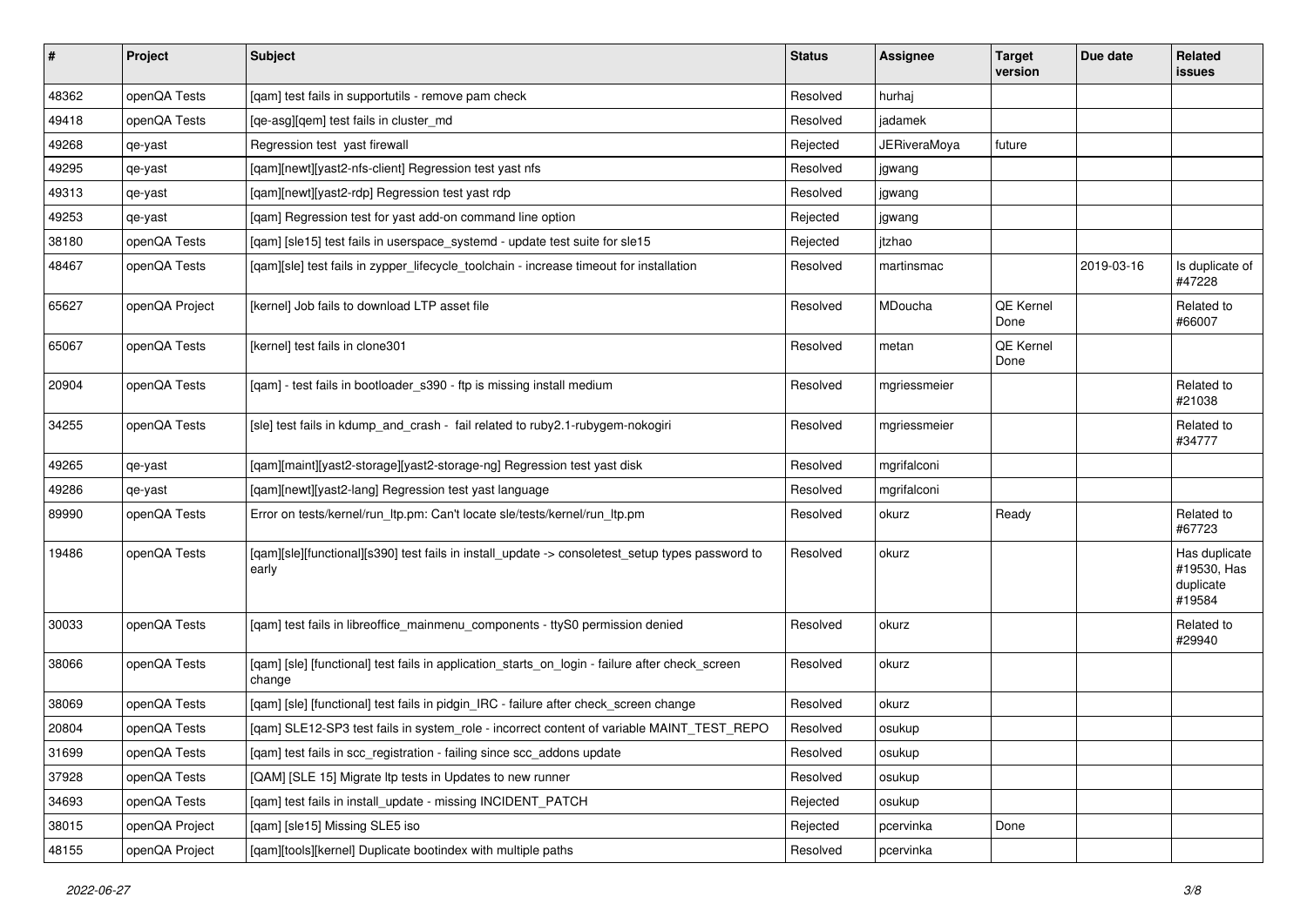| $\pmb{\sharp}$ | <b>Project</b> | <b>Subject</b>                                                                                          | <b>Status</b> | Assignee  | <b>Target</b><br>version | Due date | Related<br><b>issues</b>                                                                           |
|----------------|----------------|---------------------------------------------------------------------------------------------------------|---------------|-----------|--------------------------|----------|----------------------------------------------------------------------------------------------------|
| 51365          | openQA Tests   | [research] Named pipe /dev/sshserial missing lines on first use                                         | Resolved      | pcervinka | QE Kernel<br>Done        |          |                                                                                                    |
| 52409          | openQA Tests   | [sle][kernel][textmode][ppc] test fails in system_role - installation fail during system_role selection | Resolved      | pcervinka | <b>QE Kernel</b><br>Done |          |                                                                                                    |
| 56615          | openQA Tests   | [kernel] test fails in tuned - error message for perf bias failure is different on SLE15-SP1            | Resolved      | pcervinka | QE Kernel<br>Done        |          |                                                                                                    |
| 57224          | openQA Tests   | [kernel] - test fails in kdump and crash - pasword is not entered before grub                           | Resolved      | pcervinka | QE Kernel<br>Done        |          |                                                                                                    |
| 57329          | openQA Tests   | [kernel][functional] PowerVM console is not active all the time                                         | Resolved      | pcervinka | QE Kernel<br>Done        |          | Related to<br>#54617,<br>Related to<br>#58220,<br>Related to<br>#14626, Has<br>duplicate<br>#62819 |
| 58871          | openQA Tests   | [spvm][kernel][functional] Shutdown check not implemented for spvm backend                              | Resolved      | pcervinka | QE Kernel<br>Done        |          |                                                                                                    |
| 59226          | openQA Tests   | [kernel]ltp][spvm][sporadic] test fails in boot ltp - cat /tmp/ver linux before.txt timeout             | Resolved      | pcervinka | QE Kernel<br>Done        |          | Related to<br>#59190                                                                               |
| 59843          | openQA Tests   | [spvm][kernel][openqa] test fails in coredump_collect - multiple select_console fails                   | Resolved      | pcervinka | QE Kernel<br>Done        |          | Related to<br>#60497                                                                               |
| 59954          | openQA Tests   | [kernel][spvm] test fails in ga test klp - git should be git-core                                       | Resolved      | pcervinka | QE Kernel<br>Done        |          |                                                                                                    |
| 60083          | openQA Tests   | [kernel][functional] - test fails in boot to desktop - password is not entered                          | Resolved      | pcervinka | QE Kernel<br>Done        |          |                                                                                                    |
| 60182          | openQA Tests   | [kernel][spvm] test fails in lvm_no_separate_home - update needles                                      | Resolved      | pcervinka | QE Kernel<br>Done        |          |                                                                                                    |
| 60326          | openQA Tests   | [kernel] test fails in multipath - update schedule                                                      | Resolved      | pcervinka | QE Kernel<br>Done        |          |                                                                                                    |
| 60746          | openQA Tests   | [kernel] test fails in boot to desktop - increase timeout after password                                | Resolved      | pcervinka | QE Kernel<br>Done        |          |                                                                                                    |
| 60818          | openQA Tests   | [kernel] test fails in kdump and crash - password prompt is not catched                                 | Resolved      | pcervinka | QE Kernel<br>Done        |          |                                                                                                    |
| 63610          | openQA Tests   | [kernel][ltp][spvm] - test fails in pkey01 on spvm                                                      | Resolved      | pcervinka | QE Kernel<br>Done        |          | Related to<br>#63943                                                                               |
| 63943          | openQA Tests   | [kernel][ltp] test fails in pkey01 - Setup hugepages before test execution                              | Resolved      | pcervinka | QE Kernel<br>Done        |          | Related to<br>#63610                                                                               |
| 64030          | openQA Tests   | [kernel][ltp]spvm] test fails in boot_ltp - Not finished boot                                           | Resolved      | pcervinka | QE Kernel<br>Done        |          |                                                                                                    |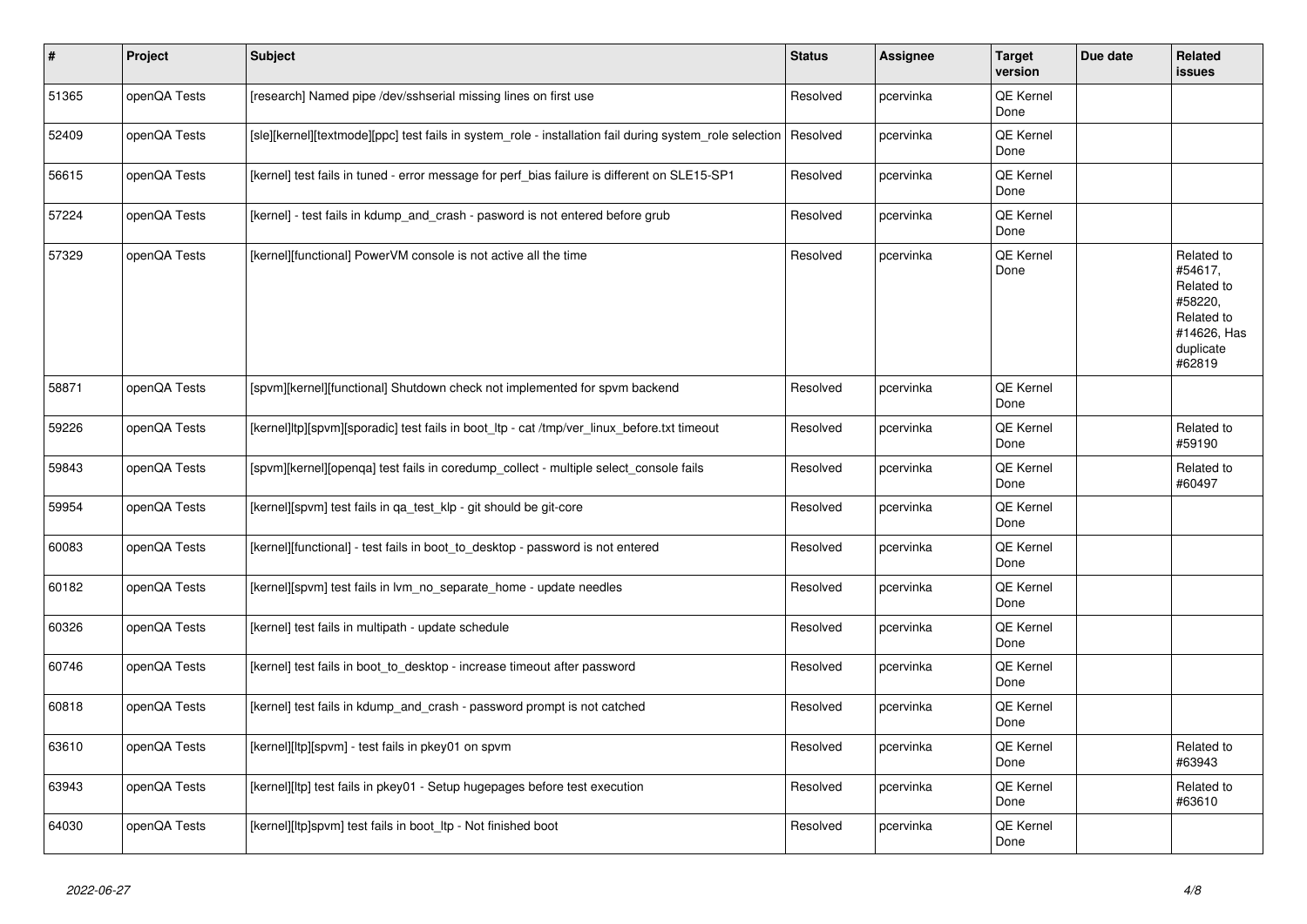| $\pmb{\#}$ | Project      | <b>Subject</b>                                                                                                 | <b>Status</b> | Assignee  | <b>Target</b><br>version | Due date | Related<br>issues       |
|------------|--------------|----------------------------------------------------------------------------------------------------------------|---------------|-----------|--------------------------|----------|-------------------------|
| 66188      | openQA Tests | [kernel] test fails in boot_ltp - increase timeout                                                             | Resolved      | pcervinka | QE Kernel<br>Done        |          |                         |
| 73099      | openQA Tests | [kernel][powervm] Test fails in install_klp_product - console is not switched                                  | Resolved      | pcervinka | QE Kernel<br>Done        |          |                         |
| 53165      | openQA Tests | [kernel][installation][lvm] test fails in lvm_no_separate_home - update lvm installation part for<br>sle12-sp5 | Closed        | pcervinka | QE Kernel<br>Done        |          |                         |
| 53294      | openQA Tests | [kernel][ltp] test fails in boot_ltp - incorrect kernel name provided                                          | Closed        | pcervinka | QE Kernel<br>Done        |          | Related to<br>#51743    |
| 54275      | openQA Tests | [kernel]kotd][ltp][s390x] test fails in install_ltp - failure after install_kotd, console issue                | Closed        | pcervinka | QE Kernel<br>Done        |          | Related to<br>#54260    |
| 54416      | openQA Tests | [kernel][ltp] Setup GitLab CI for LTP daily builds                                                             | Closed        | pcervinka | QE Kernel<br>Done        |          |                         |
| 55166      | openQA Tests | [spvm][ppc][serial] test fails in kdump_and_crash - no response from serial                                    | Closed        | pcervinka | QE Kernel<br>Done        |          |                         |
| 58295      | openQA Tests | [kernel][sporadic] test fails in kdump_and_crash - password is entered too early                               | Rejected      | pcervinka | QE Kernel<br>Done        |          |                         |
| 59223      | openQA Tests | [kernel][spvm][sporadic] test fails in boot_ltp - timeout/slow boot                                            | Rejected      | pcervinka | QE Kernel<br>Done        |          |                         |
| 60449      | openQA Tests | [kernel] test fails in kdump_and_crash - test is disabling kdump                                               | Rejected      | pcervinka | QE Kernel<br>Done        |          |                         |
| 73207      | openQA Tests | [kernel] Test fails in tuned - incorrect profile                                                               | Rejected      | pcervinka | QE Kernel<br>Done        |          |                         |
| 99522      | openQA Tests | Test fails in kdump_and_crash in latest build after kernel upgrade in 15-SP4                                   | Rejected      | pcervinka | QE Kernel<br>Done        |          |                         |
| 76933      | openQA Tests | [opensuse] Add clojure test to Tumbleweed                                                                      | New           | pcervinka | QE Kernel<br>Current     |          |                         |
| 37925      | openQA Tests | [QAM] [SLE 15] Make SLE-HPC product installation compatible with QAM update flow                               | Resolved      | pcervinka | Done                     |          |                         |
| 38135      | openQA Tests | [qam] [sle15] test fails in userspace_bind - qa_test_bind is not updated for SLE15                             | Resolved      | pcervinka | Done                     |          |                         |
| 39536      | openQA Tests | [gam] test fails in patch and reboot - add missing variables for gam test issues                               | Resolved      | pcervinka | Done                     |          |                         |
| 39887      | openQA Tests | [kernel] [sle] [network] test fails in before_test - network failure                                           | Resolved      | pcervinka | Done                     |          |                         |
| 40181      | openQA Tests | [network] test fails in before_test - wicked basic test fails on 15SP1                                         | Resolved      | pcervinka | Done                     |          |                         |
| 40547      | openQA Tests | [qam][opensuse] test fails in updates_packagekit_kde - job timeout                                             | Resolved      | pcervinka | Done                     |          |                         |
| 38261      | openQA Tests | [gam] test fails in keymap or locale - tested text not written in console                                      | Rejected      | pcervinka | Done                     |          |                         |
| 20696      | openQA Tests | [gam] Make evolution prepare servers compatibile with openSUSE                                                 | Resolved      | pcervinka |                          |          | Related to<br>#19320    |
| 48524      | openQA Tests | [qam][ha] Test fails during iscsi client setup - host: command not found                                       | Resolved      | pcervinka |                          |          | Has duplicate<br>#48302 |
| 20716      | openQA Tests | [qam] test fails in zypper_info triggered on incidents -> needs adaption of pattern match                      | Resolved      | pcervinka |                          |          |                         |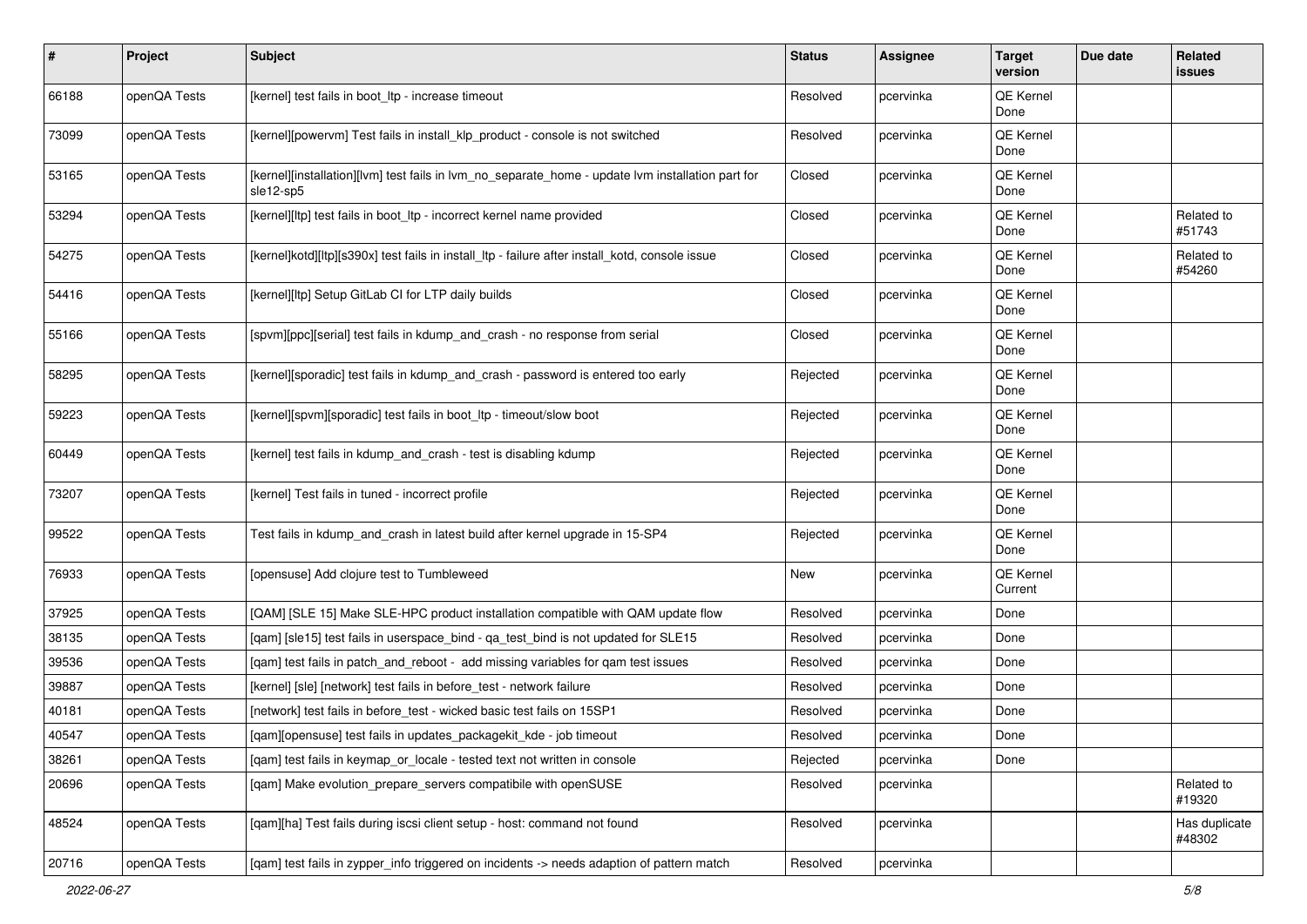| #     | Project      | <b>Subject</b>                                                                                           | <b>Status</b> | <b>Assignee</b> | <b>Target</b><br>version | Due date | Related<br>issues    |
|-------|--------------|----------------------------------------------------------------------------------------------------------|---------------|-----------------|--------------------------|----------|----------------------|
| 20782 | openQA Tests | [gam] test fails in install patterns - mariadb test tries to install devel packages                      | Resolved      | pcervinka       |                          |          |                      |
| 21048 | openQA Tests | [gam] test fails in tracker search in nautilus - keyboard press is not reaching target                   | Resolved      | pcervinka       |                          |          | Related to<br>#5830  |
| 25926 | openQA Tests | [qam] test fails in sle2docker                                                                           | Resolved      | pcervinka       |                          |          |                      |
| 27205 | openQA Tests | [gam] test fails in setup - failing needles in iscsi support server                                      | Resolved      | pcervinka       |                          |          |                      |
| 27244 | openQA Tests | [gam] test fails in select patterns and packages - ha pattern is unselected                              | Resolved      | pcervinka       |                          |          |                      |
| 27618 | openQA Tests | [qam] test fails in firefox_java - remote side changed appearance                                        | Resolved      | pcervinka       |                          |          |                      |
| 27901 | openQA Tests | [gam] test fails in evolution smoke - imap aol not responding                                            | Resolved      | pcervinka       |                          |          |                      |
| 28528 | openQA Tests | [gam] test fails in groupwise - package is missing in ibs                                                | Resolved      | pcervinka       |                          |          |                      |
| 30039 | openQA Tests | [qam] test fails in zypper_lr_validate - use version_utils instead of utils                              | Resolved      | pcervinka       |                          |          |                      |
| 30127 | openQA Tests | [qam] test fails in application_starts_on_login - dynamic space in needle                                | Resolved      | pcervinka       |                          |          |                      |
| 30814 | openQA Tests | [gam] test fails in yast2 ntpclient - log window is not closed                                           | Resolved      | pcervinka       |                          |          |                      |
| 31180 | openQA Tests | [gam] test fails in kernel kexec - migration to systemctl broke the test                                 | Resolved      | pcervinka       |                          |          |                      |
| 31309 | openQA Tests | [gam] test fails in libreoffice mainmenu components - needles should be updated                          | Resolved      | pcervinka       |                          |          |                      |
| 31315 | openQA Tests | [gam] test fails in wireshark - rm command is not fully typed after alt-f4                               | Resolved      | pcervinka       |                          |          |                      |
| 31810 | openQA Tests | [gam] test fails in docker - disable docker tests on sle12-sp1                                           | Resolved      | pcervinka       |                          |          |                      |
| 32716 | openQA Tests | [ga]test fails in shutdown                                                                               | Resolved      | pcervinka       |                          |          |                      |
| 33469 | openQA Tests | [gam] test fails in dstat - clean/update needles for dstat-fileoutput                                    | Resolved      | pcervinka       |                          |          | Related to<br>#32719 |
| 33643 | openQA Tests | [gam][ha] test fails in ha cluster init - scp failure                                                    | Resolved      | pcervinka       |                          |          |                      |
| 37093 | openQA Tests | [gam] test fails in evolution mail imap - remove workaround for bsc#1049387                              | Resolved      | pcervinka       |                          |          |                      |
| 41030 | openQA Tests | [gam] test fails in updates packagekit kde - zypper update requires additional install step              | Resolved      | pcervinka       |                          |          | Related to<br>#41396 |
| 49121 | openQA Tests | [gam][kernel][multipath][aarch64] Qemu fails setup multipath on gemu aarch64                             | Resolved      | pcervinka       |                          |          |                      |
| 49217 | openQA Tests | [gam][kernel][aarch64][sle] kdump is not scheduled for aarch64                                           | Resolved      | pcervinka       |                          |          |                      |
| 50045 | openQA Tests | [qam][blue][sle] - Fix type_password to accept parameters and pass them to the inner call<br>type_string | Resolved      | pcervinka       |                          |          | Related to<br>#49655 |
| 50309 | openQA Tests | [qam][blue][leap][opensuse] Update online_repos behavior to activate online repositories                 | Resolved      | pcervinka       |                          |          | Blocks #39449        |
| 50387 | openQA Tests | [qam][blue] - test fails in updates_packagekit_kde                                                       | Resolved      | pcervinka       |                          |          |                      |
| 50459 | openQA Tests | [gam][blue][leap] test fails in updates packagekit gpk - fail after update                               | Resolved      | pcervinka       |                          |          |                      |
| 30514 | openQA Tests | [gam] test fails in java - increase timeout for installation                                             | Closed        | pcervinka       |                          |          |                      |
| 20790 | openQA Tests | [gam] SLE12-SP3 test fails in 1 unknown - slenkins-tests-openvpn-control                                 | Rejected      | pcervinka       |                          |          | Related to<br>#20002 |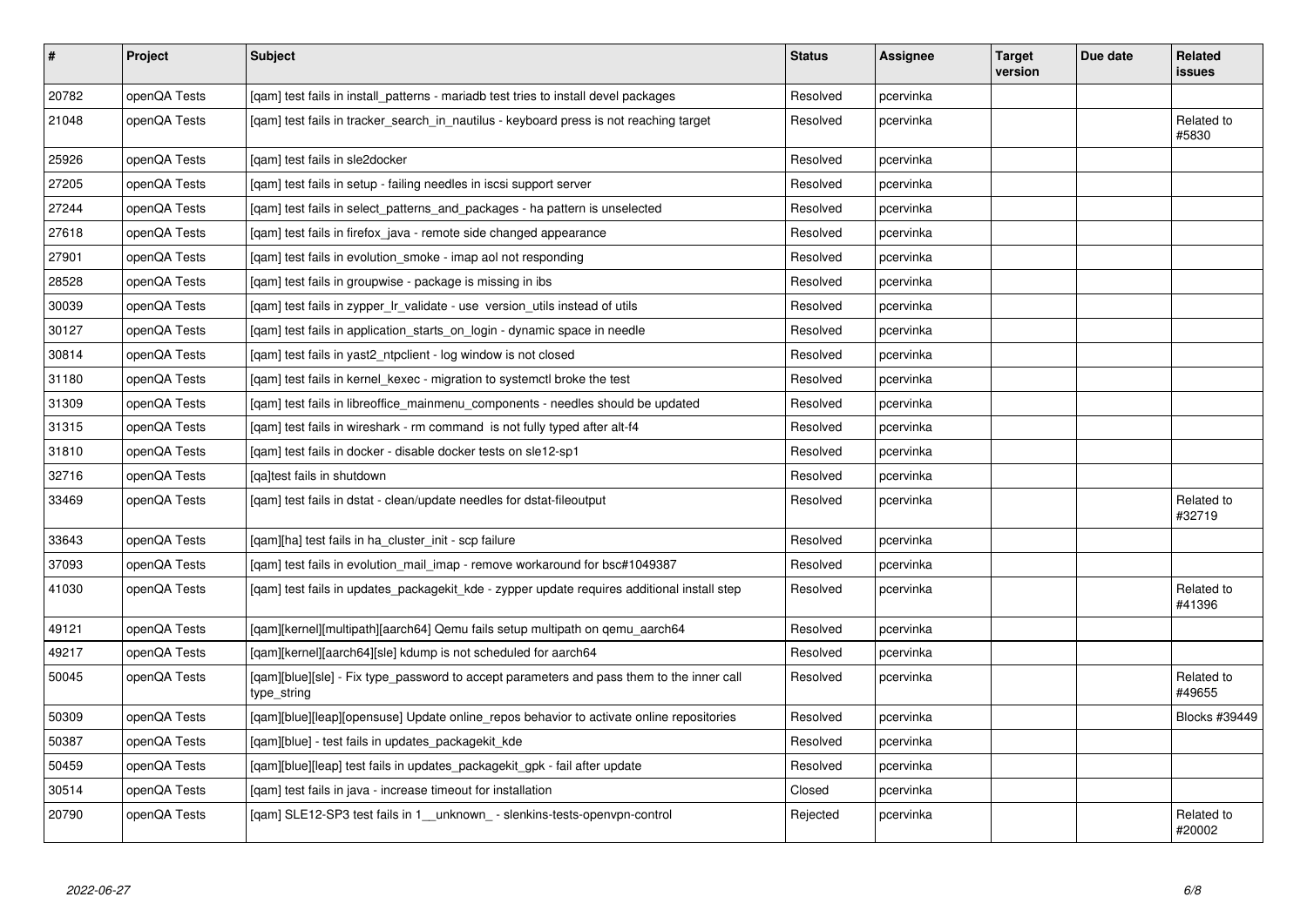| $\vert$ # | Project      | Subject                                                                               | <b>Status</b> | <b>Assignee</b> | <b>Target</b><br>version | Due date   | Related<br><b>issues</b>                                               |
|-----------|--------------|---------------------------------------------------------------------------------------|---------------|-----------------|--------------------------|------------|------------------------------------------------------------------------|
| 21774     | openQA Tests | [qam] test fails in evolution_mail_imap - test hangs on querying authentication types | Rejected      | pcervinka       |                          |            | Related to<br>#21814,<br>Related to<br>#29357,<br>Related to<br>#29360 |
| 26830     | openQA Tests | [qam] test fails in sle2docker - sles docker image has new name                       | Rejected      | pcervinka       |                          |            |                                                                        |
| 32896     | openQA Tests | [sle] test fails in pdsh slave                                                        | Rejected      | pcervinka       |                          |            |                                                                        |
| 33451     | openQA Tests | [qam] test fails in dstat - package not available on SP1                              | Rejected      | pcervinka       |                          |            |                                                                        |
| 37438     | openQA Tests | [qam] test fails in kernel_ltp_fs - issue in qa_testsuite                             | Rejected      | pcervinka       |                          |            |                                                                        |
| 41396     | openQA Tests | [qam] Revise updates_packagekit_kde                                                   | Rejected      | pcervinka       |                          |            | Related to<br>#41030,<br>Related to<br>#36138                          |
| 48308     | openQA Tests | [qam][kernel] test fails in kernel_multipath - missing python2 module                 | Rejected      | pcervinka       |                          |            |                                                                        |
| 48530     | openQA Tests | [qam] Test fails in update_install for networkmager update on ppc64le and s390        | Rejected      | pcervinka       |                          |            |                                                                        |
| 49628     | openQA Tests | [qam] test fails in setup_online_repos - missing configure online repositories        | Rejected      | pcervinka       |                          |            | Related to<br>#39449                                                   |
| 44696     | openQA Tests | [gam] test fails in sshd - user password is weak                                      | Resolved      | pdostal         |                          |            |                                                                        |
| 31657     | openQA Tests | [qam] test fails in runc - conflict between docker-runc and runc                      | Resolved      | pgeorgiadis     |                          |            |                                                                        |
| 32434     | openQA Tests | [qam] - test fails in sle2docker - docker test suites don't clean images properly     | Resolved      | pgeorgiadis     |                          |            |                                                                        |
| 46895     | openQA Tests | [qam] test fails in dracut - output not matched on 15SP1                              | Resolved      | pstivanin       |                          | 2019-01-31 | Related to<br>#47417                                                   |
| 104613    | openQA Tests | Enable Itp known issues on o3                                                         | Resolved      | pvorel          | QE Kernel<br>Done        |            |                                                                        |
| 50243     | openQA Tests | [kernel] - test fails in trinity - test is not designed to be run on ooo              | Resolved      | pvorel          | QE Kernel<br>Done        |            | Related to<br>#50525                                                   |
| 20980     | openQA Tests | [qam] test fails in addon_products_sle                                                | Resolved      | riafarov        |                          |            |                                                                        |
| 28015     | openQA Tests | [qam] test fails setup - aplay.pm syntax error                                        | Resolved      | riafarov        |                          |            |                                                                        |
| 34288     | openQA Tests | [qam] test fails in zypper_info - zypper_info shouldn't be started                    | Resolved      | riafarov        |                          |            | Related to<br>#32038                                                   |
| 37979     | openQA Tests | [SLE] test fails in updates_packagekit_gpk - gpk-update-viewer doesn't start          | Resolved      | riafarov        |                          |            | Related to<br>#31954                                                   |
| 40418     | openQA Tests | [qam][functional][sle] test fails in select_patterns_and_packages                     | Resolved      | riafarov        |                          |            | Related to<br>#38870                                                   |
| 46487     | openQA Tests | [qam][functional][y] test fails in select_patterns_and_packages                       | Resolved      | riafarov        | Milestone 24             |            |                                                                        |
| 49307     | qe-yast      | Regression test yast nis-server                                                       | Rejected      | riafarov        |                          |            |                                                                        |
| 49271     | qe-yast      | [qam][newt][yast2-ftp-server] Regression test yast ftp-server                         | Resolved      | shukui          |                          |            |                                                                        |